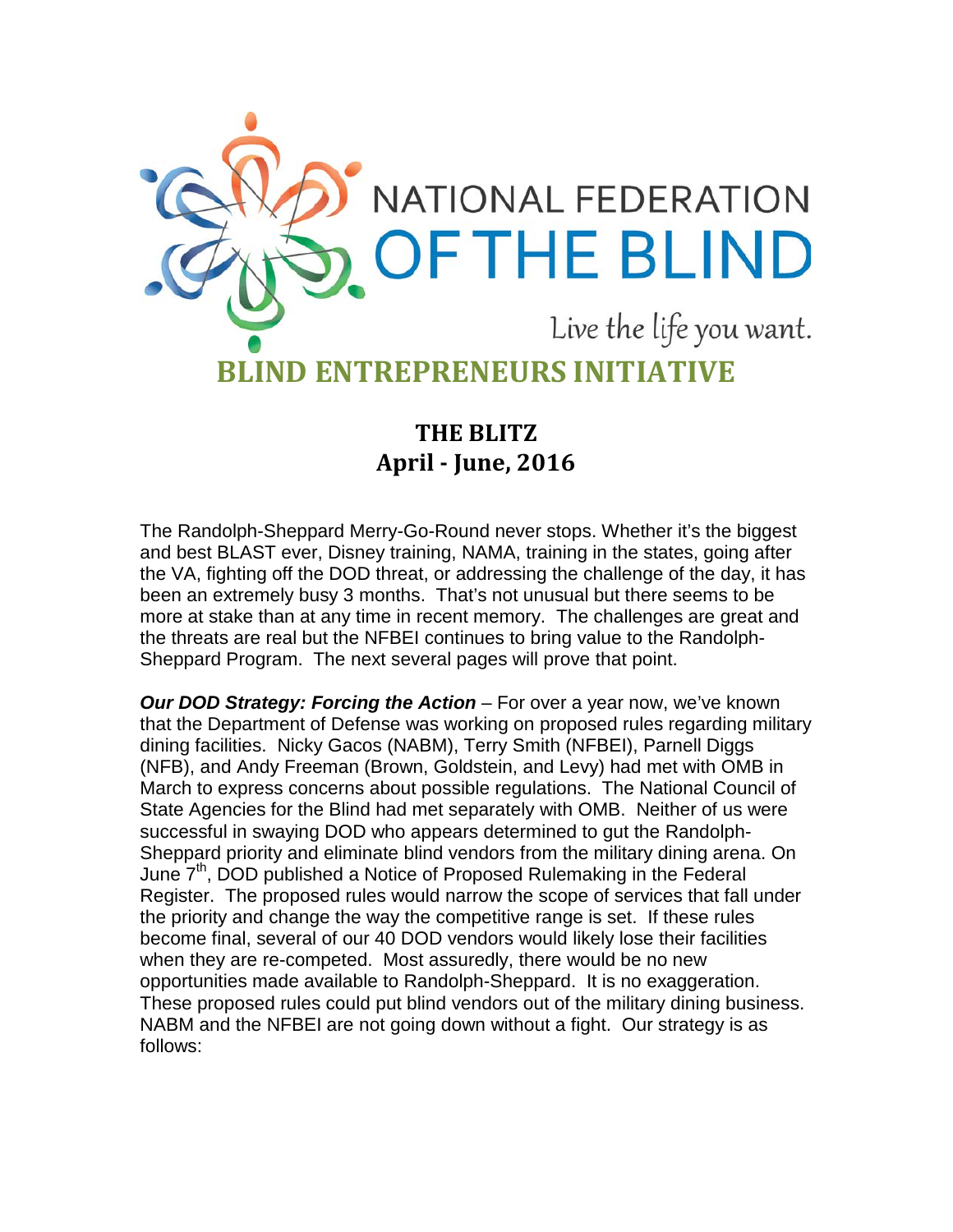- 1. Generate 1,000 comments by Randolph-Sheppard stakeholders to be posted on the Federal Register by the August  $8<sup>th</sup>$  deadline. NABM is preparing detailed comments that will be on our website in the next few days. We have also created a website that makes it simple to submit comments. Click here<https://nfb.constituentvoice.net/nfbreg/> fill in 3 blanks, and Bam you are making a difference. You will be asked to indicate which of the following apply to you:
	- o Committee Chair
	- o Blind Entrepreneur
	- o Blind Person
	- o Military Base Employee
	- o Other Interested Stakeholder

You will then need to provide your name and state and your comments will be automatically submitted. Don't wait. Submit now and then come back and finish reading The Blitz. Additionally, every single SLA, whether they have a military dining contract or not, should also submit comments.

- 2. Sponsor a Virtual Fly-In. We are asking all of the blind entrepreneurs who currently operate these military dining facilities and their teaming partners if they have one to set up telephone appointments with their members of Congress and/or the staffer who handles defense issues. The goal is to get report language added to either the National Defense Authorization Act or Defense Appropriations Bill directing DOD to not move forward with any rule that violates the Randolph-Sheppard Act. This does not mean we are not making personal contacts with members of Congress. The NFB National Office is heavily engaged in these efforts.
- 3. NABM is preparing to challenge any final rule in federal court. We believe that DOD does not have the authority to promulgate Randolph-Sheppard rules. Only RSA has such authority. At the very least, DOD doesn't have the authority to promulgate rules that blatantly violate the Randolph-Sheppard Act. If all else fails, we will let the courts decide.

It was our hope that DOD would back off of the rules after CNN ran several critical stories of the AbilityOne Program and the federal government allegedly opened up a grand jury investigation into the program. We again thought there would be some hesitation when the Senate included langue in the NDAA mandating that DOD enter into no new contracts with SourceAmerica agencies until after all investigations have been concluded and controls have been put in place. But no, DOD was unfazed and still published rules that will give hundreds of millions of dollars in new contracts to a program under federal investigation. Why? We will leave that up to you to surmise. We're not buying their reasoning that they simply want clarity for their contracting officers. They could provide clarity that complies with the Randolph-Sheppard Act. Ironically, the first person to post a comment on the Federal Register appears to be a contracting officer who opposes the new rule and makes the point that the rule creates less clarity.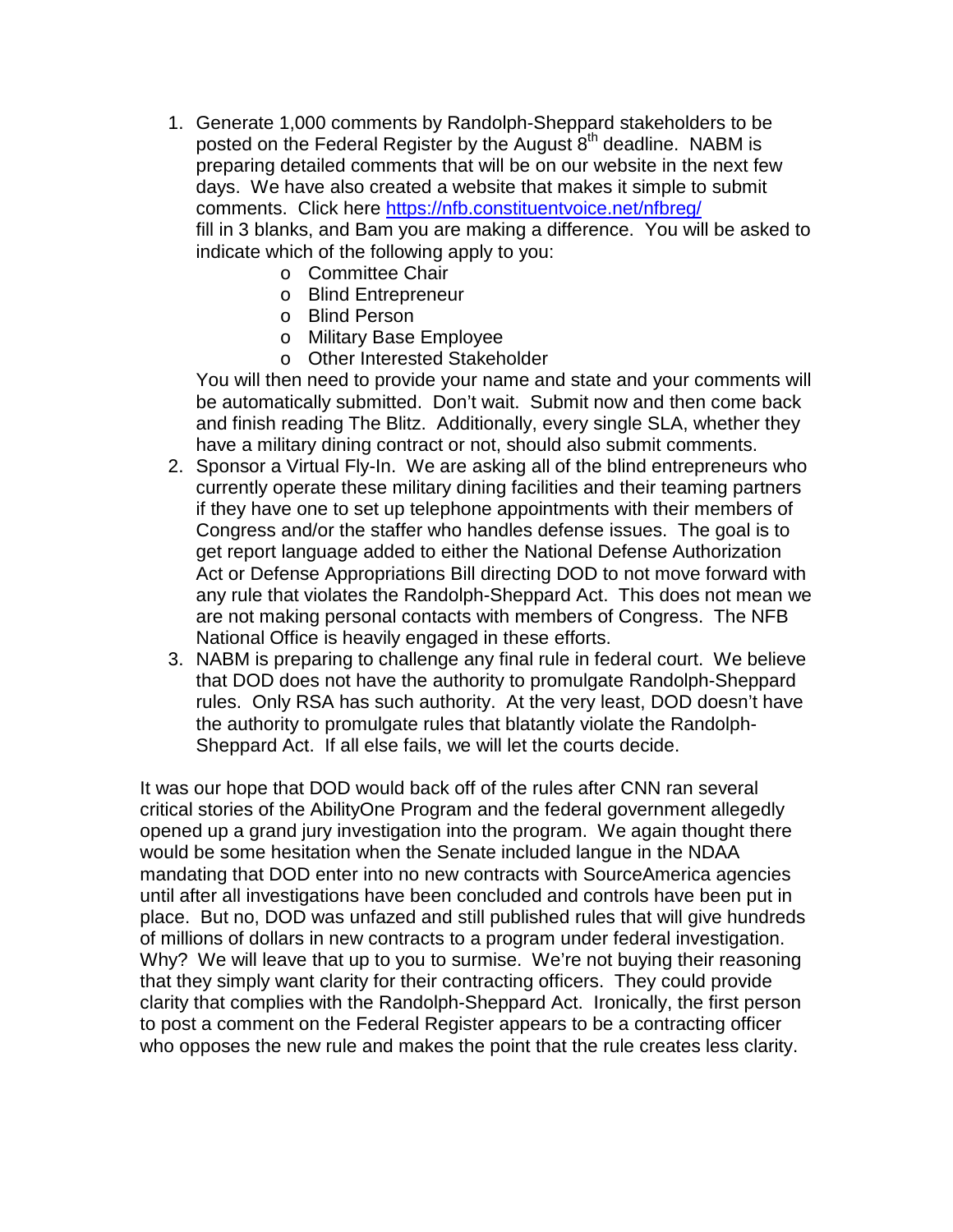We want to offer one last note about the proposed rules. NABM submitted a Freedom of Information Request to the Department of Education seeking copies of correspondence between Education and OMB during the time the proposed rules were being finalized. We know OMB asked Education to review what DOD was proposing and provide feedback. We want to know what Education said. We are still waiting on those documents. We are confident that RSA would have never agreed to such a restrictive rule but we want to see for ourselves. In publishing the proposed rule, DOD states that the proposed rule complies with the Randolph-Sheppard Act. It does not. Did RSA tell them it did? We don't think so.

The DOD issue is Priority #1 right now for NABM and the NFBEI. You will be hearing much more about this in the coming weeks and months. We will prevail but it will take everyone pulling together.

*Topeka Judge Not Impressed by DOD Proposed Rules – In the last issue of* The Blitz, we reported that a federal judge had granted the Kansas SLA an injunction preventing DOD from replacing a blind vendor operation with an AbilityOne non-profit agency. DOD filed a motion requesting that the injunction be lifted based upon the proposed DOD rules. The judge wasn't buying. First, in his ruling denying the motion, he said the rules have many steps yet to become final and to assume they will become final ignores this fact. Oh so true Your Honor! He then stated that even if the rules do become final it would ignore the legislative reality that DOD doesn't have the authority to promulgate such rules. Right again Judge. That will be at the heart of our legal challenge. Having one federal judge recognize this fundamental fact is a positive sign for Randolph-Sheppard.

*Windy City BLAST Knocks It Out of the Park* **–** Not enough superlatives can be used to describe the Windy City BLAST. Many attendees called it the best BLAST ever. The speakers were powerful. Whether it be Navy Seal Leif Babin, NFB President Mark Riccobono, former Congresswoman Barbara Kennelly, Abraham Lincoln impersonator Gene Griesman, leadership guru Kevin O'Connor, one of our Randolph-Sheppard attorneys, or one of any of the other great presenters, there was much information to be absorbed. The entertainers were enjoyable especially the musical tribute to Chicago, the songs written by J.P. Williams just for the occasion, and the comedian at the banquet. The trade show was the biggest ever at a Randolph-Sheppard function.

BLAST generated quite a bit of buzz in the vending industry. If you don't believe me, check out the latest issue of The Vending Times by clicking on the link:

[http://vendingtimes.com/ME2/dirmod.asp?sid=737C17AB0E09499F90660557C9](http://vendingtimes.com/ME2/dirmod.asp?sid=737C17AB0E09499F90660557C93983AD&nm=Articles&type=Publishing&mod=Publications%3A%3AArticle&mid=8F3A7027421841978F18BE895F87F791&tier=4&id=AF85A72680104B76864A9786F9751E04) [3983AD&nm=Articles&type=Publishing&mod=Publications%3A%3AArticle&mid=](http://vendingtimes.com/ME2/dirmod.asp?sid=737C17AB0E09499F90660557C93983AD&nm=Articles&type=Publishing&mod=Publications%3A%3AArticle&mid=8F3A7027421841978F18BE895F87F791&tier=4&id=AF85A72680104B76864A9786F9751E04) [8F3A7027421841978F18BE895F87F791&tier=4&id=AF85A72680104B76864A9](http://vendingtimes.com/ME2/dirmod.asp?sid=737C17AB0E09499F90660557C93983AD&nm=Articles&type=Publishing&mod=Publications%3A%3AArticle&mid=8F3A7027421841978F18BE895F87F791&tier=4&id=AF85A72680104B76864A9786F9751E04) [786F9751E04](http://vendingtimes.com/ME2/dirmod.asp?sid=737C17AB0E09499F90660557C93983AD&nm=Articles&type=Publishing&mod=Publications%3A%3AArticle&mid=8F3A7027421841978F18BE895F87F791&tier=4&id=AF85A72680104B76864A9786F9751E04)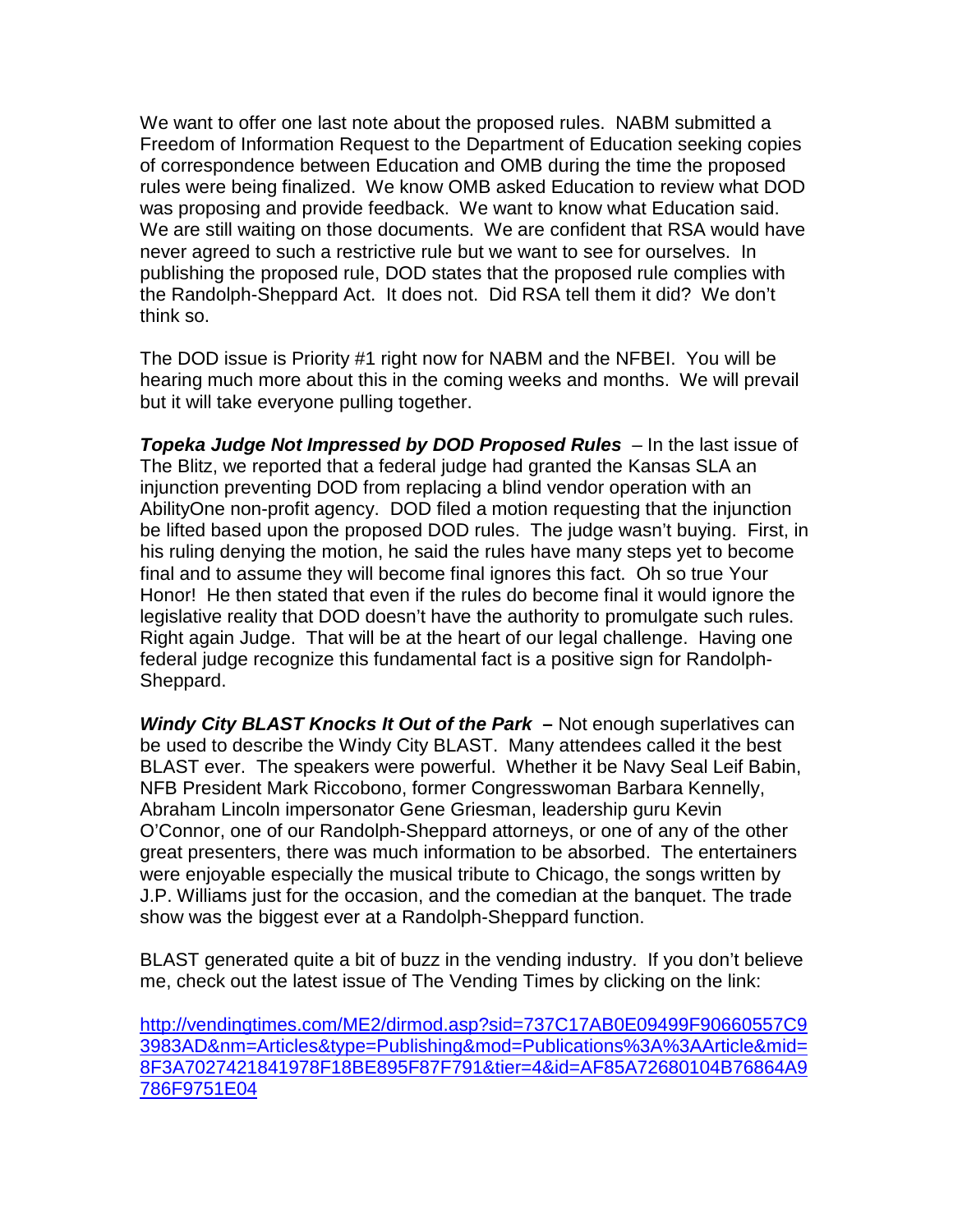Much more could be said. Here are just a few notes that might be of interest:

- $\geq$  97% of those responding to the post conference survey agreed that the quality of the content and the quality of the speakers were excellent. The trade show got equally high marks.
- $\triangleright$  NABM presented former Congresswoman Barbara Kennelly with the organization's first ever Champion Award. This too garnered national attention. Click to see what The Vending Market Watch had to say.

[http://www.vendingmarketwatch.com/news/12223878](http://www.vendingmarketwatch.com/news/12223878/nabm-honors-former-congresswoman-barbara-kennelly-at-2016-blast-conference?utm_source=VMW+Today&utm_medium=email&utm_campaign=AUTM160616002) [/nabm-honors-former-congresswoman-barbara](http://www.vendingmarketwatch.com/news/12223878/nabm-honors-former-congresswoman-barbara-kennelly-at-2016-blast-conference?utm_source=VMW+Today&utm_medium=email&utm_campaign=AUTM160616002)[kennelly-at-2016-blast](http://www.vendingmarketwatch.com/news/12223878/nabm-honors-former-congresswoman-barbara-kennelly-at-2016-blast-conference?utm_source=VMW+Today&utm_medium=email&utm_campaign=AUTM160616002)[conference?utm\\_source=VMW+Today&utm\\_medium=emai](http://www.vendingmarketwatch.com/news/12223878/nabm-honors-former-congresswoman-barbara-kennelly-at-2016-blast-conference?utm_source=VMW+Today&utm_medium=email&utm_campaign=AUTM160616002) [l&utm\\_campaign=AUTM160616002](http://www.vendingmarketwatch.com/news/12223878/nabm-honors-former-congresswoman-barbara-kennelly-at-2016-blast-conference?utm_source=VMW+Today&utm_medium=email&utm_campaign=AUTM160616002)

- $\triangleright$  Three other awards were presented at BLAST:
	- o John Gordon received the first ever Presidential award in recognition of a lifetime of advocacy.
	- o Chuck Young was presented with an award recognizing his contribution to the Hadley / NABM partnership.
	- o Illinois BEP Director Raven Pulliam for his hard work in bringing BLAST to Chicago
- $\triangleright$  Navy Seal Leif Babin, who gave the keynote address, was blown away by BLAST. These are his words: "I have to say the BLAST Conference in Chicago was one of the best events I have ever been a part of. You could feel the energy and enthusiasm in the audience." Leif is in great demand as a speaker and attends many such functions each year so these remarks were extra special. Leif stayed and signed books for an hour and 15 minutes after his presentation and almost missed his plane as a result.
- $\triangleright$  The tradeshow featured 80 booths representing 122 companies.
- $\triangleright$  One attendee observed about the President Lincoln presentation, "Five minutes in I forgot it wasn't really President Lincoln." That is pretty powerful.

*Marines Looking at New Troop Dining Contracts* – The U.S. Marines have issued a Sources Sought notice seeking information about potential contractors for the multi-state military dining contracts that will come out for bid within the next 2 years. Currently, there are two contacts – one East and one West. It is assumed they will structure contracts the same this time around. We have already started facilitating discussions between the states that could be involved in such a project. The last go around, Arizona and California did submit a joint proposal for the West Coast contract but failed. There were lessons learned. The East Coast states were unable to submit a bid when the teaming partner pulled out at the last minute. The hope is we will be able to compete for both contracts this time.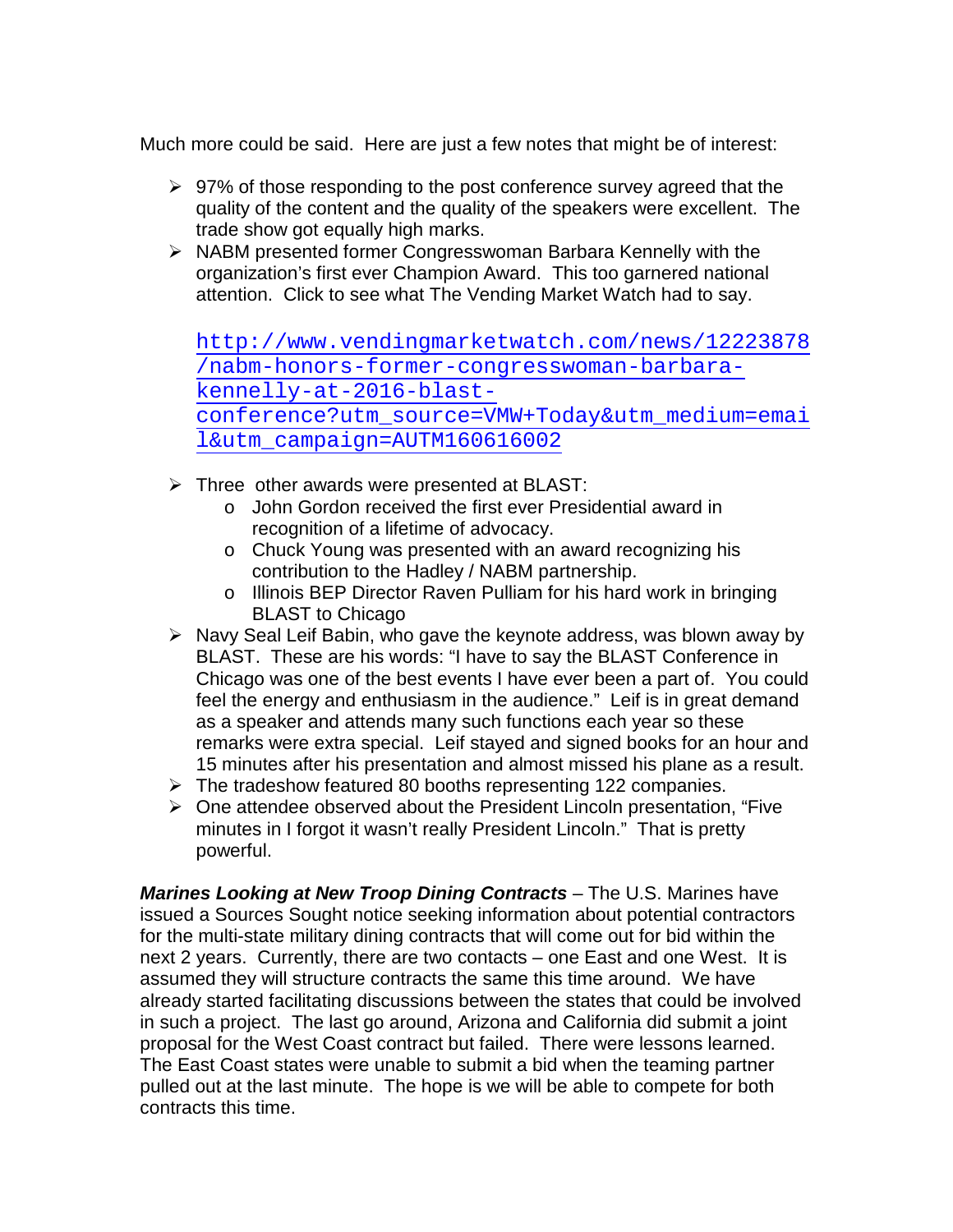*A Breakthrough with the VA?* – Regular readers of The Blitz and those who are familiar with the work of the NFBEI know we have taken on the Department of Veteran's Affairs as a challenge. The VA has historically blatantly violated the Randolph-Sheppard Act. At last summer's NFBEI Fly-In, the Florida vendors got the attention of Congressman Jolly. The Congressman did two very important things for us. First, he wrote a letter to the U.S. Department of Education seeking guidance on how the Randolph-Sheppard Act applies to VA properties. We were pleased that Education wrote a very strong response leaving no doubt that the priority applies to VA properties and that the VA is not in compliance. The Congressman then added report language to the VA Appropriations Bill directing the VA to report to Congress on its efforts to comply with the Act. In the meantime, Minnesota has filed for arbitration against the VA and Florida may be following soon. With the strong letter from Education now in hand, every single state should prepare to pursue VA hospital sites. It's a simple process: 1. Do a survey; 2. File for a permit; 3. Get denied or be ignored; and, 4. File for arbitration. We can't understand why every SLA wouldn't be doing this. The Committees of Blind Vendors need to put pressure on the SLA's to pursue these opportunities for blind entrepreneurs.

*Become an Emerging Leader* – NABM will be conducting its second Emerging Leaders Training Program September 8-10 in Nashville, Tennessee. The training is intended to develop the leadership skills of blind entrepreneurs who want to be leaders on the state or national level for the next decade and beyond. The goal is to have 10 trainees and we have more applications than that already in hand. However, we would still encourage any blind entrepreneur who is interested to apply. The deadline for applying is July  $15<sup>th</sup>$ . They can do so by completing the on-line application at

[http://blindmerchants.org/emerging-leaders](http://blindmerchants.org/emerging-leaders-application/)[application/](http://blindmerchants.org/emerging-leaders-application/)

*Saying Yes to Direct Negotiations* – Congratulations to the Colorado SLA, Kevan Worley, and Blackstone Consulting for successfully negotiating a contract to manage and operate the dining services at the Air Force Academy. The Air Force chose not to competitively bid the contract and directly negotiated with the SLA. Good job all getting that contract.

*Georgia Serious About Getting Into the Private Sector* – For years you've heard it said that the future of Randolph-Sheppard must be in the private sector. Governments are downsizing and telecommuting is reeking havoc on blind entrepreneurs' businesses. We must find new opportunities. The Georgia SLA is getting serious about it. In a unique move, the VR Agency Director and others entertained presentations by Randolph-Sheppard blind entrepreneurs about potential opportunities in the private sector. Terry Smith, who was in the state providing technical assistance and participating in discussions with the Department of Corrections, was there to observe. He was impressed by the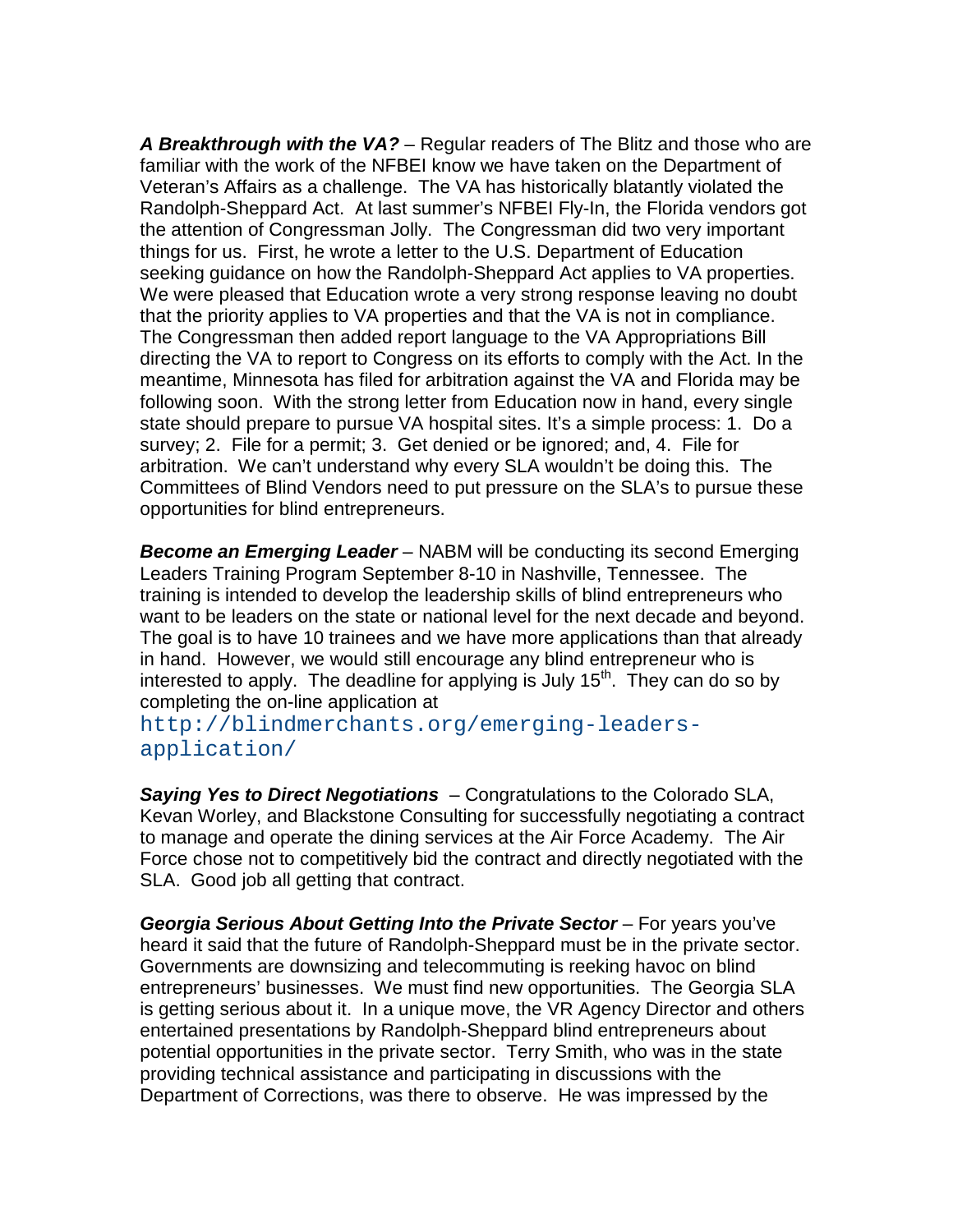quality of the ideas and the research that had been done. Proposals included food franchises, a laundry mat, a drycleaners, and an emissions testing center. It was encouraging to have an SLA seriously looking at such options. It remains to be seen which if any of the proposals will be funded but at least serious dialogue is taking place. We will be watching with great interest.

*NABM / Hadley Conduct Webinar on Calorie Disclosure* – As you no doubt know, effective December  $1<sup>st</sup>$  of this year, most blind entrepreneurs who service vending machines will have to start disclosing the caloric content of all products sold. The requirement will apply to any vendor who operates 20 or more vending machines. To help prepare our blind entrepreneurs and SLA partners to comply with this requirement, we arranged to have the FDA conduct our last "Randolph-Sheppard on the Web" webinar. The webinar was held on June  $23<sup>rd</sup>$  and we had a record number of participants register. It is clearly an issue of importance to blind entrepreneurs and SLA's. We did experience some technical difficulties; however, the webinar has been archived and you can listen by going to: <http://www.hadley.edu/FCE-BizTalk.asp>

*NAMA Fly In* – The National Automatic Merchandising Association (NAMA) will be holding it second annual D.C. Fly-In on July 12-13. Approximately 300 people have registered to attend. NABM and the NFBEI will be well represented. The key issue to be discussed with members of Congress is the upcoming calorie disclosure requirements.

*It Will Be a Star Spangled 4th in Orlando* – The National Federation of the Blind National Convention will be held June 30 – July 5 in Orlando. 3,000 blind people will gather in the Sunshine State and NABM members will be there in force. The Merchants will be meeting on Saturday, July 2<sup>nd</sup> and President Gacos has an exciting agenda planned. Last year there was a record number of blind entrepreneurs at the convention and we are hoping for a great turnout again this year.

*Chuck Young Says Goodbye* - Chuck Young retired as the Executive Director of the Hadley Institute for the Blind and Visually Impaired in May. He was recognized at BLAST for his contribution to the Hadley / NABM partnership that has resulted in the Business Enterprises Program Licensing Training, the Entrepreneur of Excellence Program, and the Randolph-Sheppard on the Web webinars. Chuck deserves much credit for helping NABM and the NFBEI address a huge training void in our community. But Chuck will still be very busy this summer. He will be working at Wrigley Field as an usher at Cubs games. What a year to take on that gig as the Cubbies are generally considered to be the best team in baseball. There are some Cardinals, Mets, and White Sox fans within the NABM ranks who might disagree with that statement. Nonetheless, good luck Chuck and have fun. You deserve it. We will miss you.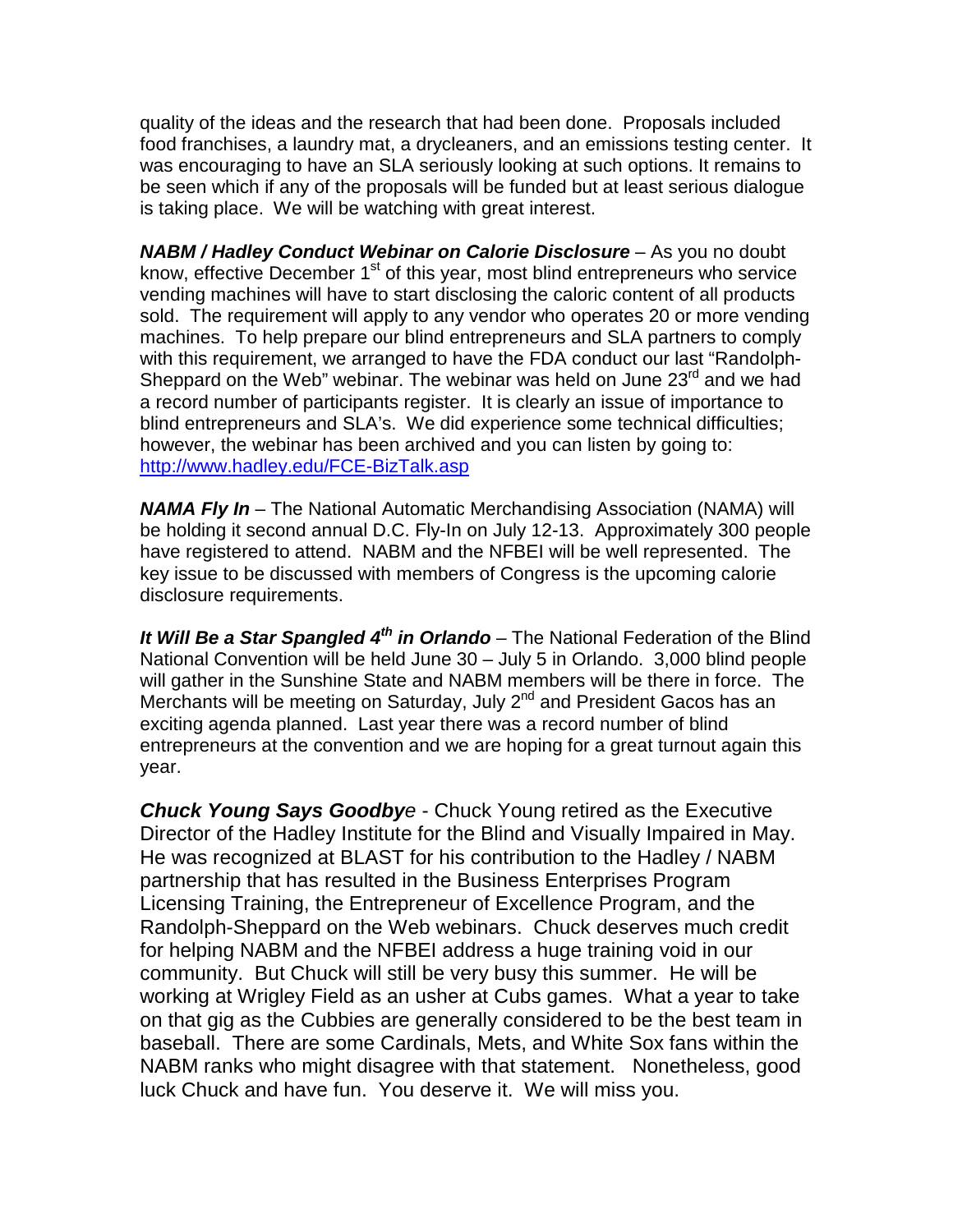*Oops! We erred! Correcting the Record – In the last issue of The Blitz and on* our website, we listed the graduates of our first Emerging Leaders Training Program that was conducted in December in New Orleans. We inadvertently left off Mark Dolzadelli of Kentucky. It was an error we regret because Mark was a very important part of the inaugural class. Our apologies to Mark.

*New Face on \$20 Bill –* The Treasury Department recently announced that Harriet Tubman will replace Andrew Jackson on the U.S. \$20 bill. Tubman escaped slavery in the 1820's and then devoted her life to helping others find their way to the North where freedom awaited. She created what was known as the underground railroad which was a network of safe houses runaway slaves used during their escape. Others considered were Rosa Parks and Eleanor Roosevelt.

**Not So Sweet: Sugary Tax Approved by Philadelphia:** In several past issues of The Blitz, we have talked about efforts to tax sugary drinks. Well, Philadelphia did more than talk about it. The city past the Sweetened Beverage Tax which will impose a 1.5-cent per ounce tax on all sugary and diet drinks. You do the math. That is a \$.30 increase in the cost of a 20 ounce drink. This could be potentially devastating to Randolph-Sheppard entrepreneurs in the City of Brotherly Love. Interestingly, the tax was motivated by the desire to raise revenue and not any interest in good health. The tax may be reconsidered but if it isn't repealed, it will go into effect in January and is expected to raise almost \$100 Million in new taxes. The bad news is former New York City Mayor Bloomberg wants to immolate the Philly initiative in other cities and he plans to help fund such efforts. It is going to be a challenge for all blind entrepreneurs and the vending industry at large.

*Saying Goodbye to a Georgia Peach –* Raj Gandy, the longtime BEP Director in Georgia, has moved on to bigger and better things. She has been promoted in the agency to be the newly created Director of Strategic Initiatives position. It is a great opportunity for Raj and we wish her well but she will be missed by her Randolph-Sheppard family. Good luck Raj. Georgia has named Teresa Eggleston and Charlie Garrett have been named Co-Directors replacing Raj.

*The NFBEI on the Road* – It will come as no surprise that Terry Smith and Nicky Gacos were out in the states over the last 3 months. Nicky spoke at the annual vendor training conferences in Virginia and Ohio and also was in Chicago for the NAMA One Show. Terry provided staff training in Louisiana and Pennsylvania, assisted Nevada with its strategic plan, spoke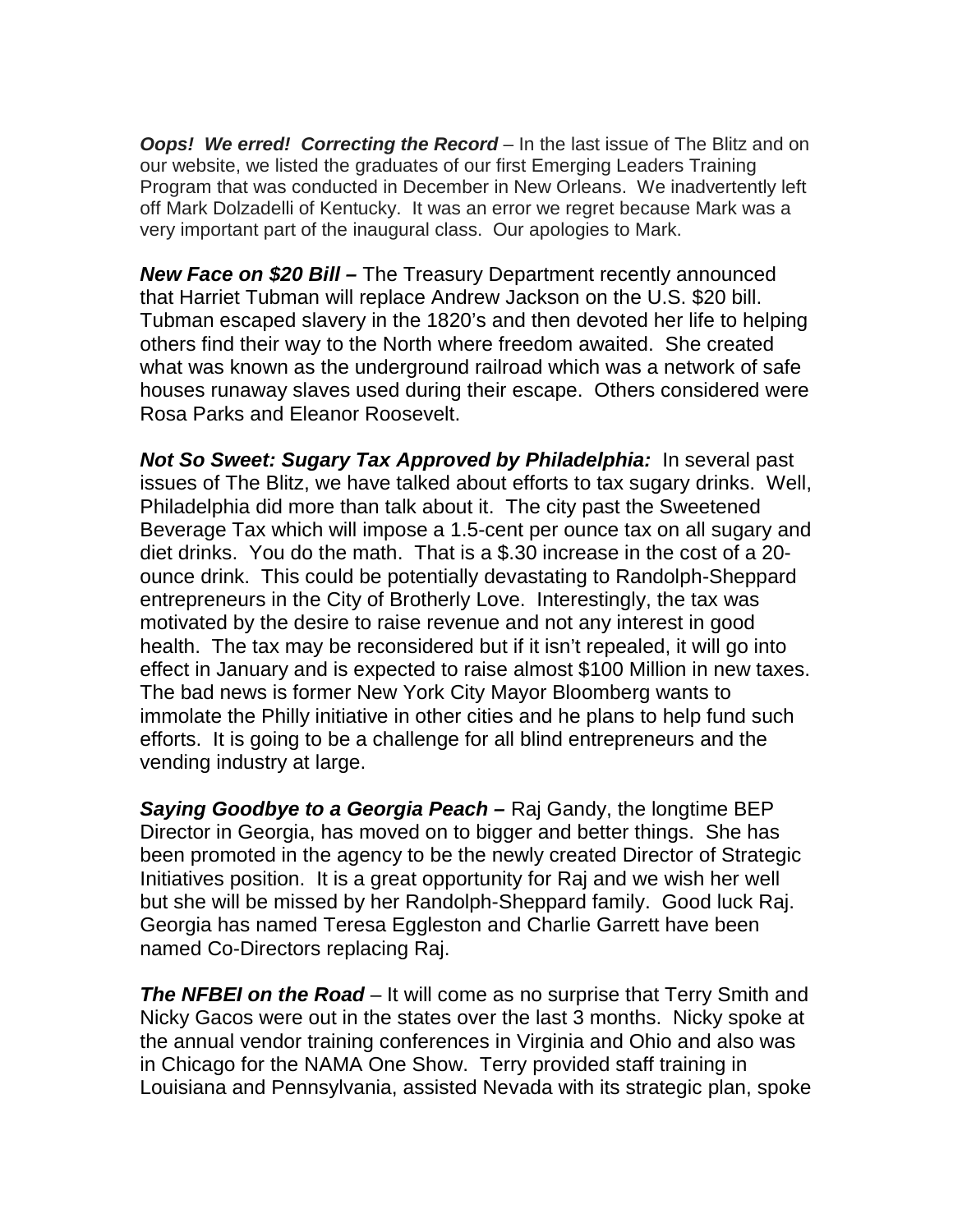at the Maryland Biannual Training Conference, was in Georgia providing technical assistance and attended the NCSAB Spring meeting in Bethesda and the NAMA One Show in Chicago. And they were both of course back in Chicago for BLAST.

## *Tidbits* –

- $\triangleright$  SourceAmerica spent \$650,000 last year on lobbying. They definitely have an advantage in that area. Randolph-Sheppard can never match such spending but we do need a strategy to counter their message in Congress.
- $\triangleright$  NABM and the NFBEI were proud to promote and participate in the RSA Management Group's second annual Randolph-Sheppard Training at the NAMA One Show in Chicago in April.
- $\triangleright$  Terry Smith presented to state attorneys who participated in training in April sponsored by the Council of State Administrators of Vocational Rehabilitation.
- $\triangleright$  In the last issue of The Blitz, we reported that Mike Barclay of Southern Foodservice Management had won the Silver Plate Award at the annual National Restaurant Association conference in May. Here is the link to the video: [http://videos.ifmaworld.com/product](http://videos.ifmaworld.com/product-category/channel/gold-silver-plate-awards)[category/channel/gold-silver-plate-awards](http://videos.ifmaworld.com/product-category/channel/gold-silver-plate-awards)
- According to The Vending Market Watch, 2 out of 5 U.S. Consumers are replacing breakfast with nutritional and performance drinks.
- $\triangleright$  Barry Shaw, a blind entrepreneur in Tennessee, recently published his autobiography entitled "*How Sweet the Sound: My Journey Through a Sighted Worl*d." You can check it out at <https://slate.adobe.com/cp/ZzvfF/>

*You Can Still Hel***p** – Do you like what the NFBEI is doing to advocate for the program on a national level and to assist individual state programs? Do you enjoy reading The Blitz and being kept informed about what is going on in the Randolph-Sheppard community? If so, we can use your financial support. Over half of our support comes from the NFBEI subscriptions but we count on donations to make up the rest. If you would like to contribute to the cause, we would welcome your donation. You can donate by sending a check to:

National Association of Blind Merchants 7450 Chapman Highway, #319 Knoxville, TN 37920

Make the check payable to NABM and write "NFBEI" in the memo portion of the check. Your support is greatly appreciated.